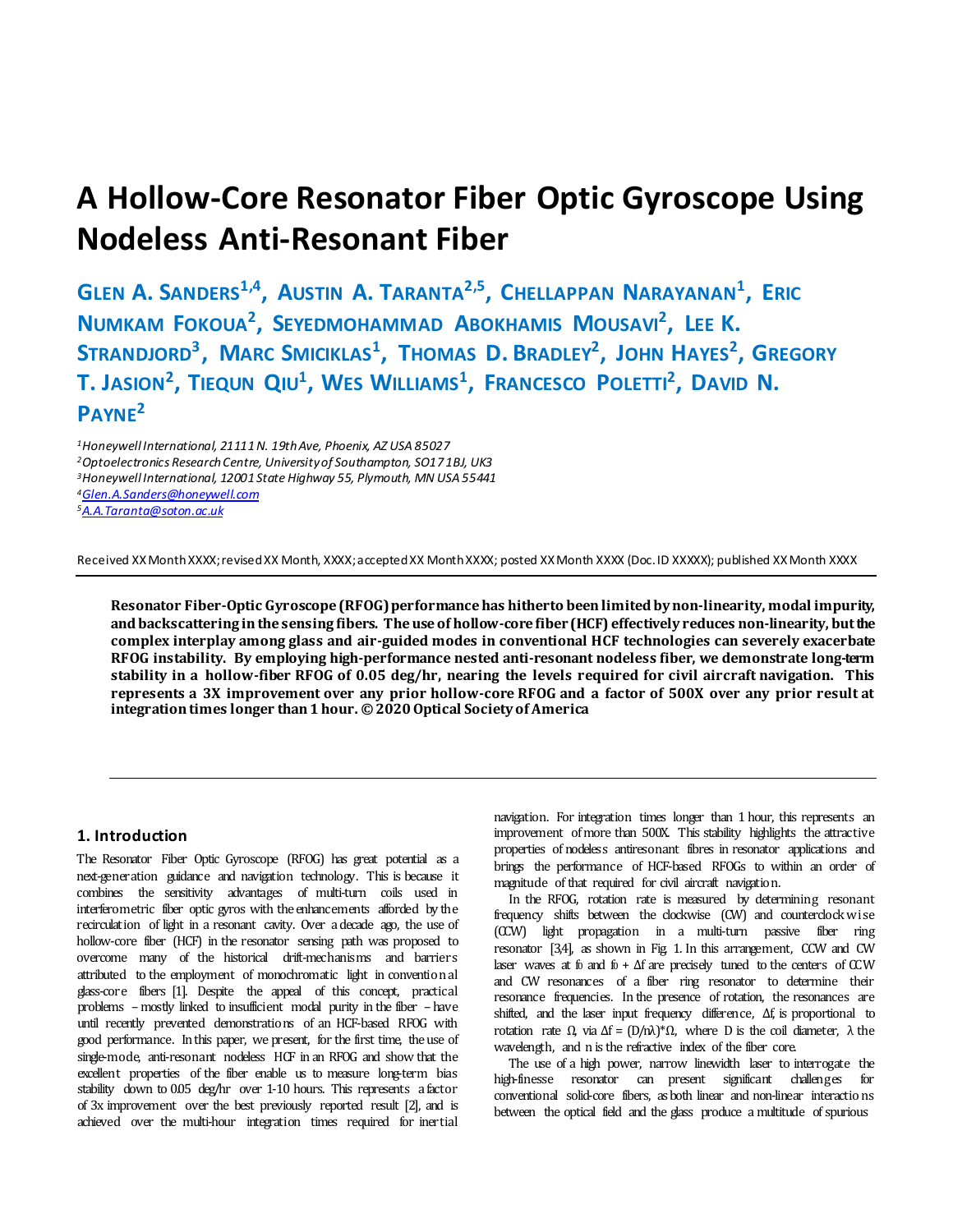

Fig. 1. Basic RFOG principle of operation. Laser inputs for probing resonance frequency shifts due to rotation can by realized by a single laser, plus a frequency-shifter, or two separate phase-locked lasers.

signals, such as stimulated Brillouin scattering, Kerr nonlinearity [5], coherent backscatter [6], and polarization effects [7,8]. These give rise to an erroneous indication of rotation rate, or bias instability. The nonlinear effects impose optical power limits (lowering SNR), and tight power control requirements, while in the latter two cases, use of a narrow linewidth laser allows light in potentially a multitude of spurious paths to be fully coherent with signal light traversing the resonator. Thus, polarization effects and backscatter impose tight constraints on the resonator fiber, since distributed backscattering or modal couplings at disparate and distant sites along the fiber can interfere coherently. Because these spurious signals are dependent on minute environmental perturbations, they can severely compromise RFOG bias stability.

The ideal waveguide for an RFOG is thus one in which the optical field is confined in a low nonlinearity material such as air or vacuum (i.e. an HCF), and in which only a single spatial mode is guided with low loss, low polarization crosstalk, and low backscatter [1]. The first demonstration of HCF in a resonator for rotation sensing used a Hollow-Core Photonic Bandgap Fiber (HC-PBGF) with free-space beamsplitt ers for the input/output optics and achieved a finesse of 42 [1]. Digonnet and colleagues demonstrated that HC-PBGFs could be used to reduce nonlinearity and environmental sensitivity in an interferometric fiber gyro (IFOG) [9], and reported the first measured performance of an RFOG based on HC-PBGF, with a long-term stability of 1800 deg/hr at an integration time, τ, of 1 hour [10]. By using a polarization maintaining HC-PBGF and a hybrid solid/hollow resonator, Yan et al. improved this to 25 deg/hr stability [2] at τ≈0.1 hr [11]. More recently, Suo et al. [2] demonstrated the beneficial aspects of anti-resonant guiding HCF, showing 0.15 deg/hr short-term ( $\tau \approx 200$ sec) bias instability in a transmission-mode RFOG using Kagome HCF. Our own observations of modal-purity problems in HC-PBGFs having nodal points, reports of higher backscatter (vs. solid single-mode fiber), and spurious glasspropagating modes in these fibers [12,13] led us to investigate an alternative HCF type.

Here we focus on Nested Anti-resonant Nodeless Fiber (NANF) [14], the structure of which is compared in Fig. 2 to that of a more traditional HC-PBGF. In HC-PBGFs a lattice of glass nodes (the vertices of the hexagonal cells shown in Fig. 2a) establishes an air-guiding bandgap in the core. However, the glass struts which are required to position these nodes at the correct locations in space increase the loss, reduce the bandwidth, and affect the modal and polarization properties of the fiber [15], as hinted by the irregular spatial arrangement of field contours near the core boundary in Fig. 2a. Moreover, they support glass-propagating surface modes [15], which can contribute to RFOG drift. In contrast, for NANFs it is the struts themselves – in the form of the non-contacting, nested tubes (Fig. 2b) – which confine light by coherent reflection. Only wavelengths which are resonant with the membrane thickness can couple out of the central void. States elsewhere in the spectrum are said to be in *anti-resonance* and are prevented from traversing the glass membranes in a manner akin to a Fabry-Pérot etalon.



Fig. 2. Comparison of HC-PBGF (a) and NANF (b) structures. Black lines show air/glass boundaries. Red lines are contours of equal optical power density from our model. Power localized at core-boundary nodes of the HC-PBGF (shown as red dots) are surface modes.

Along with confinement, this mechanism produces an exceptionally low field overlap with the glass. For suitably designed NANFs, the total power propagating in the glass at anti-resonance varies from 10- 60ppm, a factor of >10x less than in HC-PBGFs [15], thus reducing the fiber nonlinearity proportionally. Moreover, the field at the core boundary has excellent spatial regularity, with no surface modes and thus less polarization and spatial mode coupling [16]. Additionally, NANF cladding tubes can be designed to strongly attenuate all the airguided higher-order modes (HOMs) of the core [17], rendering NANFs effectively single-mode after sufficient propagation length. Finally, NANFs have recently achieved the lowest loss of all HCF technologies (0.28 dB/km, [18]), and can be tailored for guidance in multiple spectral regions. This combination of ultra-low non-linearity, modal purity, and low loss promises to make NANFs an attractive enabler for RFOG.

### **2. Fiber Design & Performance**

The two fibers tested in this work are depicted in Fig. 3. Both are 6 nested tube designs with 33µm core diameters. The slightly nonuniform micro-structure of NANF 1 (Fig. 3a) gives rise to a higher loss at 1550nm of 20 dB/km, while the more recently produced NANF 2 (Fig. 3b) shows an improved symmetry and 2.8 dB/km loss. Both fibers were fabricated via a standard stack and draw process and they share similar design parameters with the low-loss (1.3 dB/km) NANF reported in [19]. The membrane thicknesses of NANF 1 and NANF 2 are  $1.068 \pm 0.061$  µm (mean  $\pm 1\sigma$ ) and  $1.22 \pm 0.037$  µm respectively.

One of the key challenges to HCF deployment in an RFOG lies in coherent backscattering. Judicious signal processing techniques can alleviate the primary error mechanisms that arise, but are unable to suppress secondary backscatter errors, including those mediated by surface modes in HC-PBGFs. Terrel et al. [10], showed that HC-PBGF backscatter severely limits the bias instability of an HCF RFOG. There, the HC-PBGF coil showed a recaptured backscatter factor on the order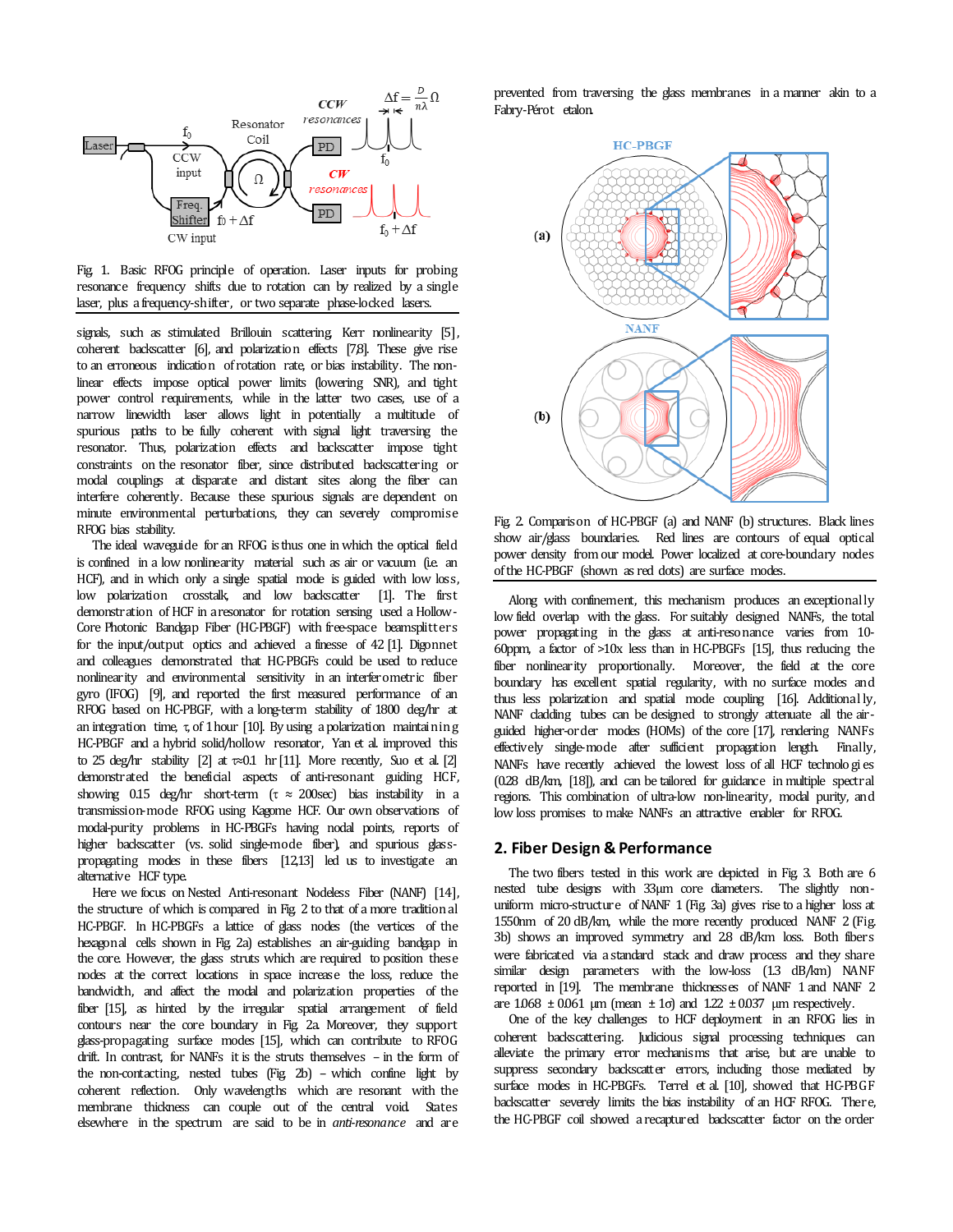of 10-6 m-1 – at least 25 times *greater* than that of solid-core SMF. Reflectometry measurements show that backscattering is dramatically reduced in NANFs, with the two fibers tested showing backscatter at least an order of magnitude *lower than that of solid-core fiber*. As shown in the high-resolution optical time domain reflectometry trace of Fig. 3c, NANF 2 has a backscattered power at or below the noise floor of the instrument, which is 12 dB below the Rayleigh scattering floor of SMF28. Only a few discrete peaks are visible in the trace, and even the worst of these is still  $\sim$  5 dB lower than this solid fiber limit.



Fig. 3. Microstructure geometry and fiber-level performance: Optical microscope images of (a) NANF 1 and (b) NANF 2 (true-color images show illumination of the core region with white light), (c) Bi-directional reflectometry trace (OTDR) on NANF 2 at 1550 nm.

In NANF 1, cutback measurements using spatial and spectral imaging ("S2 imaging" [20]) indicate the *least attenuated* HOM, LP11, shows >1280 dB/km loss, and thus the highest HOM power after traversing the full coil is 160 dB below that of the fundamental. Bi-directional  $S^2$ imaging on the full length of NANF 2, shows the presence of a modal coupling point  $\sim$ 25 m from the "A" side of the fiber, which we attribute to a localized scattering defect as this matches the reflective defect in the OTDR trace (Fig. 3c). Excluding this defect, for an optimized launch, all modal interferences are attenuated to below -85 dB, the noise floor of the measurement. This represents a remarkable improvement over HC-PBGFs, where discrete mode couplings are orders of magnit ude larger, and in which surface mode interactions produce a persistent, distributed modal interference background [13].

# **3. RFOG Configuration & Performance**

Both NANFs 1 and 2 were deployed in the experimental RFOG shown in Fig. 4. In the absence of suitable fiber couplers using HCF, free space optical lenses [1] were used to couple each end of the 136 m NANF coil to a first and second PM solid-core fiber coupler. The two PM couplers were then spliced together to close the resonator loop, and to provide means for coupling light into, and out of, the resonator. Inside each freespace portion of the resonator a half-wave plate was used to align the optical polarization state to the principal axis of the fiber coil, and a polarizer was used to reduce polarization errors in the gyro [7]. The coil was wound around a 4.5-inch diameter cylinder. The coupling loss of each free-space to fibre coupling was approximately 0.65 dB, and for each leg, the 90/10 coupler split ratios resulted in a total resonator loss

of 2.18 dB and a finesse of approximately 14.5. The CW and CCW resonances of the resonator were probed by lasers from a Multi-Frequency Laser Source (MFLS), having very low relative phase noise between CW and CCW input light. This technique [21], uses a master laser diode that is tightly locked to the CW resonance at the CW reflection port using a Pound Drever Hall (PDH) loop. Slave lasers 1 and 2 are phase-locked to the master laser, each with a tunable frequency offset that allows resonance tracking loops to adjust their optical carrier frequencies, at fax and fax, respectively, to the CW and CCW resonances. Light from slave lasers 1 and 2 is detected at CW and CCW transmission detectors after circulating within the resonator and being transmitt ed out of the resonator by an input/output coupler. Light emanating from each transmission port is directed to a transmission port detector via a circulator.



Fig. 4. (a) RFOG arrangement using NANF fiber for the resonator coil. (b) Drift-rate Allan Deviation of the RFOG plotted for 3 different resonator input optical power levels. The long-term bias instability for integration times of 1-10 hrs is roughly 0.05 deg/hr.